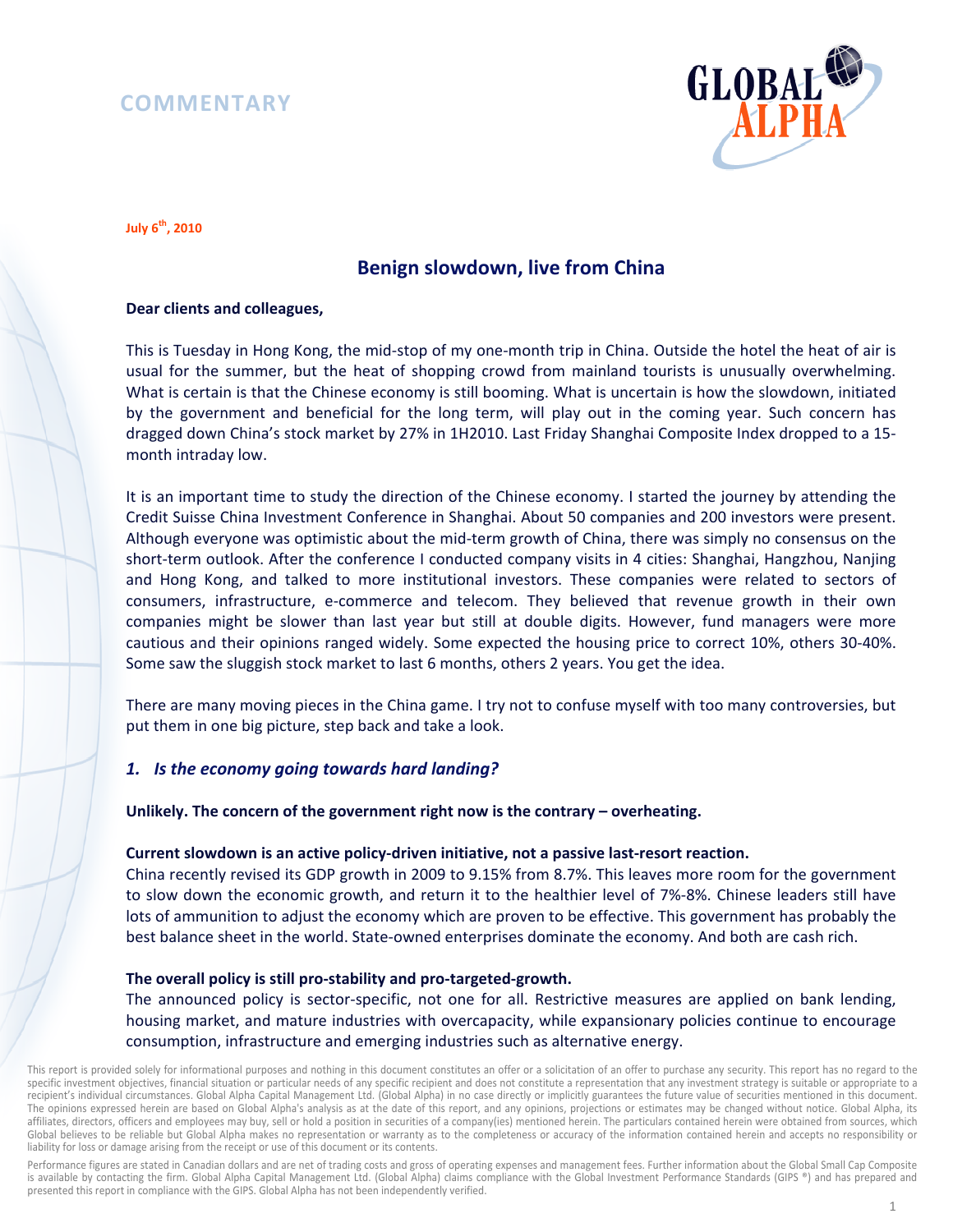## **COMMENTARY cont.**



#### **Key GDP components are driving the economy forward.**

Investment and government spending are massive. The impact of the RMB 4 trillion stimulus packages is still on-going; Private consumption gets stronger following the contribution of rural areas and overall rising disposable income. Retail sales growth of around 17% is the consensus; Net export is the only weak factor, but is expected to be offset by the other three.

## *2. Is the stock market over-reacting?*

#### **Not really.**

#### **Visibility is very low.**

This is mainly due to three reasons: slower domestic growth, weak recovery in the US and EU, and unclear effectiveness of recent policies. Unlike the trend of economic growth, the move of stock market is all about expectations. Investors who have not forgotten the market turbulence since 2007 have good reasons to be prudent. I think the cautious sentiment may cloud the stock market for at least 6 months till some investors sense the end of policy tightening.

#### **The big question mark is the real estate market.**

It is hard to estimate investors' tolerance on price slump. -20% or -40%? The current housing market is a mixture of strong demand, limited supply and rich speculators. On one hand, the anti-speculation measures should be able to push price down, by completely restricting non-resident purchase and limit resident purchase in some cities, not to mention the increase to 40%-50% down payment requirement. On the other hand, there is real demand created by accelerating urbanization. Rent in big cities, which has increased over 20% in the past few months, may also provide certain price cushion.

#### *3. How to play the China game in the coming year?*

#### **Stock picking rather than indexing.**

In the Shanghai composite, financials and commodities sectors represent over 60% of the total index. With the concern on debt delinquency and weaker economic growth, both sectors may be under pressure and drag the index down. On top of fundamental analysis, more attention may be paid to sectors which are driven by urbanization such as Consumers, Healthcare, and Infrastructure, as well as green industries encouraged by the macro policy.

During this trip I visited two of three H-share companies held in our portfolio. The update was positive. **Hongkong and Shanghai Hotels (45 HK)** 

The company operates one of the most luxury hotel chains in the world, under the brand of Peninsula. Worldwide it has 9 Peninsula hotels, with the latest opened in Shanghai and a new one under construction in Paris. The CFO told me that the recovery has been strong in Asia, especially China. The performance of

Performance figures are stated in Canadian dollars and are net of trading costs and gross of operating expenses and management fees. Further information about the Global Small Cap Composite is available by contacting the firm. Global Alpha Capital Management Ltd. (Global Alpha) claims compliance with the Global Investment Performance Standards (GIPS ®) and has prepared and presented this report in compliance with the GIPS. Global Alpha has not been independently verified.

This report is provided solely for informational purposes and nothing in this document constitutes an offer or a solicitation of an offer to purchase any security. This report has no regard to the specific investment objectives, financial situation or particular needs of any specific recipient and does not constitute a representation that any investment strategy is suitable or appropriate to a recipient's individual circumstances. Global Alpha Capital Management Ltd. (Global Alpha) in no case directly or implicitly guarantees the future value of securities mentioned in this document. The opinions expressed herein are based on Global Alpha's analysis as at the date of this report, and any opinions, projections or estimates may be changed without notice. Global Alpha, its affiliates, directors, officers and employees may buy, sell or hold a position in securities of a company(ies) mentioned herein. The particulars contained herein were obtained from sources, which Global believes to be reliable but Global Alpha makes no representation or warranty as to the completeness or accuracy of the information contained herein and accepts no responsibility or liability for loss or damage arising from the receipt or use of this document or its contents.